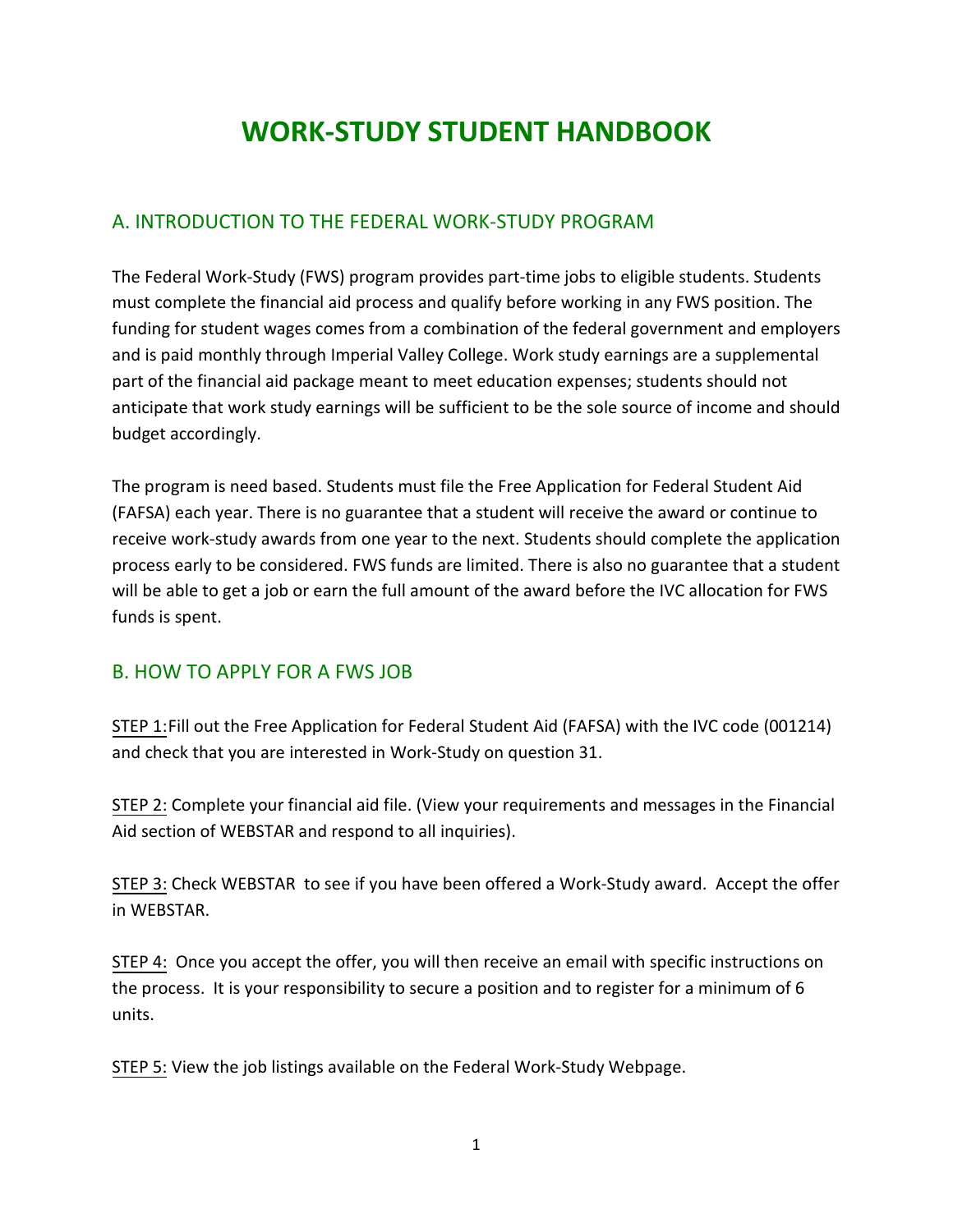STEP 6: Contact the supervisor listed on the job posting that you are interested in to schedule an interview.

STEP 7: Prior to the interview, download and complete the Student Employment Application from the Federal Work-Study webpage. Also print out a copy of the Work-Study Instructions email. Bring both the application and the printed email instructions to your interview.

STEP 8: If you are chosen for the position, you will complete the hiring paperwork with the supervisor or work-study coordinator.

STEP 9: Schedule an appointment with the Work-Study Coordinator to submit your hiring packet and complete the hiring process. You may not start working until you and your supervisor have received the completed Work-Study Authorization form and Statement of Compliance form.

## C. STUDENTS RESPONSIBILITIES

Supervisors as well as students are responsible for monitoring hours worked. It is your responsibility to keep track of the hours used to ensure they are not exceeded.

You may not work during class time or exam periods. Any exceptions, such as class cancelation, must be documented. Your time in and time out will be documented on the monthly Work-study Timecard. **Please note that the Work-Study timecard does not replace the Web-Time electronic timesheet which is used to report your hours worked for payroll purposes.**

FWS students cannot work more than 15 hours per week, or more than 8 hours in a day. FWS students cannot work holidays or weekends unless previously approved by the Work-Study Coordinator. FWS students scheduled to work 4 to 5 hours must take a 15 minute break. If scheduled for 6 or more hours, they must take a minimum 30 minute break. There is no workstudy during the summer.

FWS students must maintain continuous enrollment in 6 units in order to retain eligibility. Students must also maintain Satisfactory Academic Progress standards. Work-Study students are required to notify the Work-Study Coordinator if an additional financial aid award or scholarship is received. Please note that Federal Work-Study earnings are taxable and must be reported to the IRS if required to file a tax return.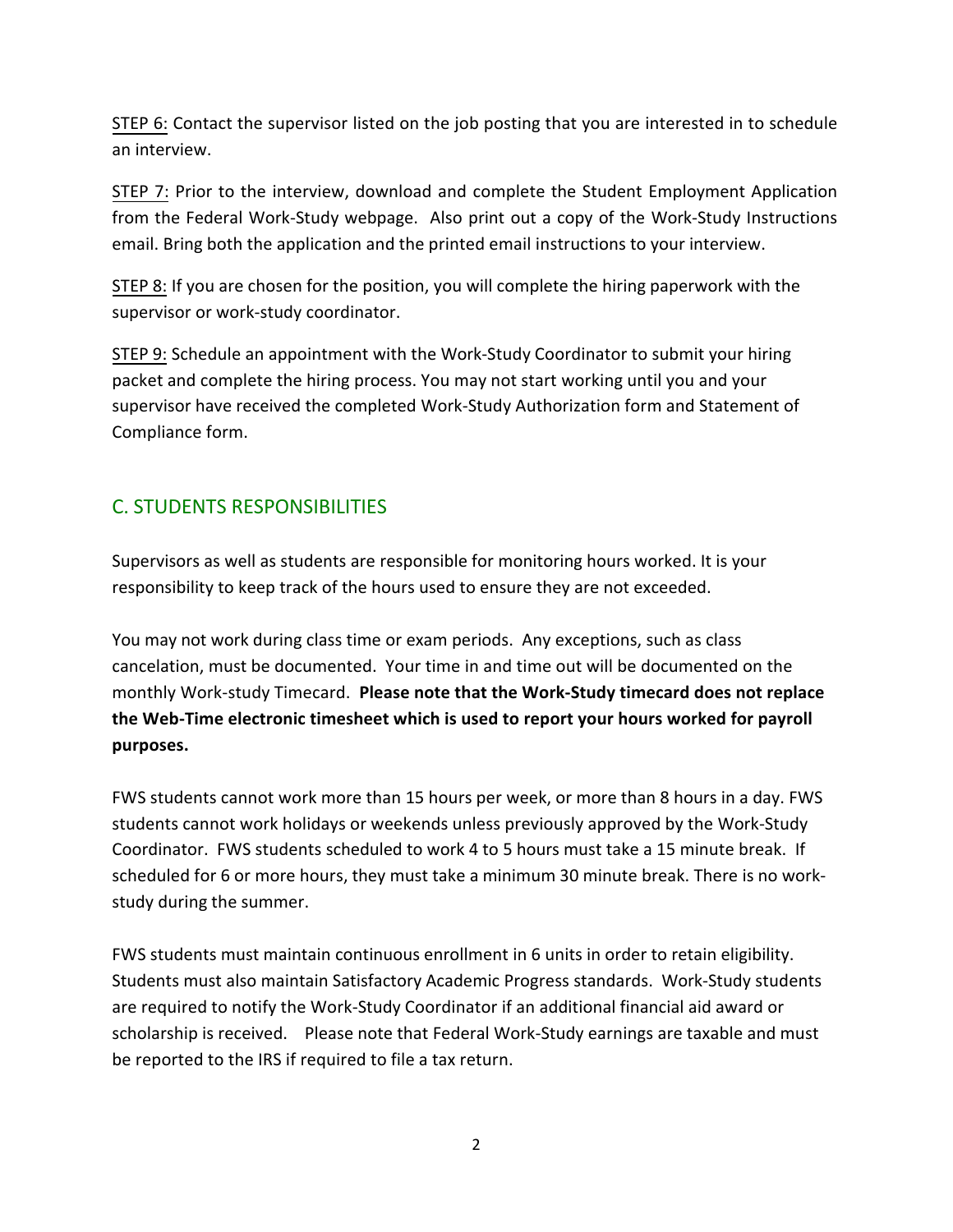In case of injury, students must IMMEDIATELY contact the supervisor and/or the IVC Human Resources Office at 760-355-6194. The Financial Aid Office will only use the student IVC email address for Work-Study related communications so it should be checked often.

All questions and concerns regarding the Work-Study Pro[gram are to be](mailto:leticia.santiago@imperial.edu) directed to one of the Work-Study Coordinators:

| Leticia Ochoa Osorio | Ph: 760-355-6273 | Email: leticia.ochoa@imperial.edu |
|----------------------|------------------|-----------------------------------|
| Oralia Larios        | Ph: 760-355-6459 | Email: oralia.larios@imperial.edu |

## D. JOB EXPECTATIONS

- Report to work promptly when scheduled.
- Notify your supervisor as soon as possible when you will be late or unable to work.
- Refrain from conducting personal business on the job.
- Dress appropriately for your work location.
- Adhere to the confidentiality of the job and the department.
- Work study students are subject to the same performance, discipline, and termination standards as any other employee. Being a work-study student does not afford special privileges or protection.

## E. TIMESHEETS

Students are responsible for submitting a timesheet each month, please refer to the Web-time Entry User's Guide for instructions. When completing timesheets, round off to the nearest ¼ of an hour, for example 15 minutes ( $\frac{1}{4}$  hour) equals .25, 30 minutes ( $\frac{1}{2}$  hour) equals .5, etc.. Improperly completed timesheets will be returned for corrections and may not be processed until the following pay period.

All timesheets must be submitted for approval no later than the 10th of each month for hours worked from the  $11<sup>th</sup>$  of the previous month to the  $10<sup>th</sup>$  of the current month. Students and supervisors are responsible for submitting timesheets on time. Any late timesheets will NOT be processed in the normal scheduled payroll, but will be processed with the following month's payroll process. Work-Study checks will be mailed to the students' mailing address on the last working day of each month.